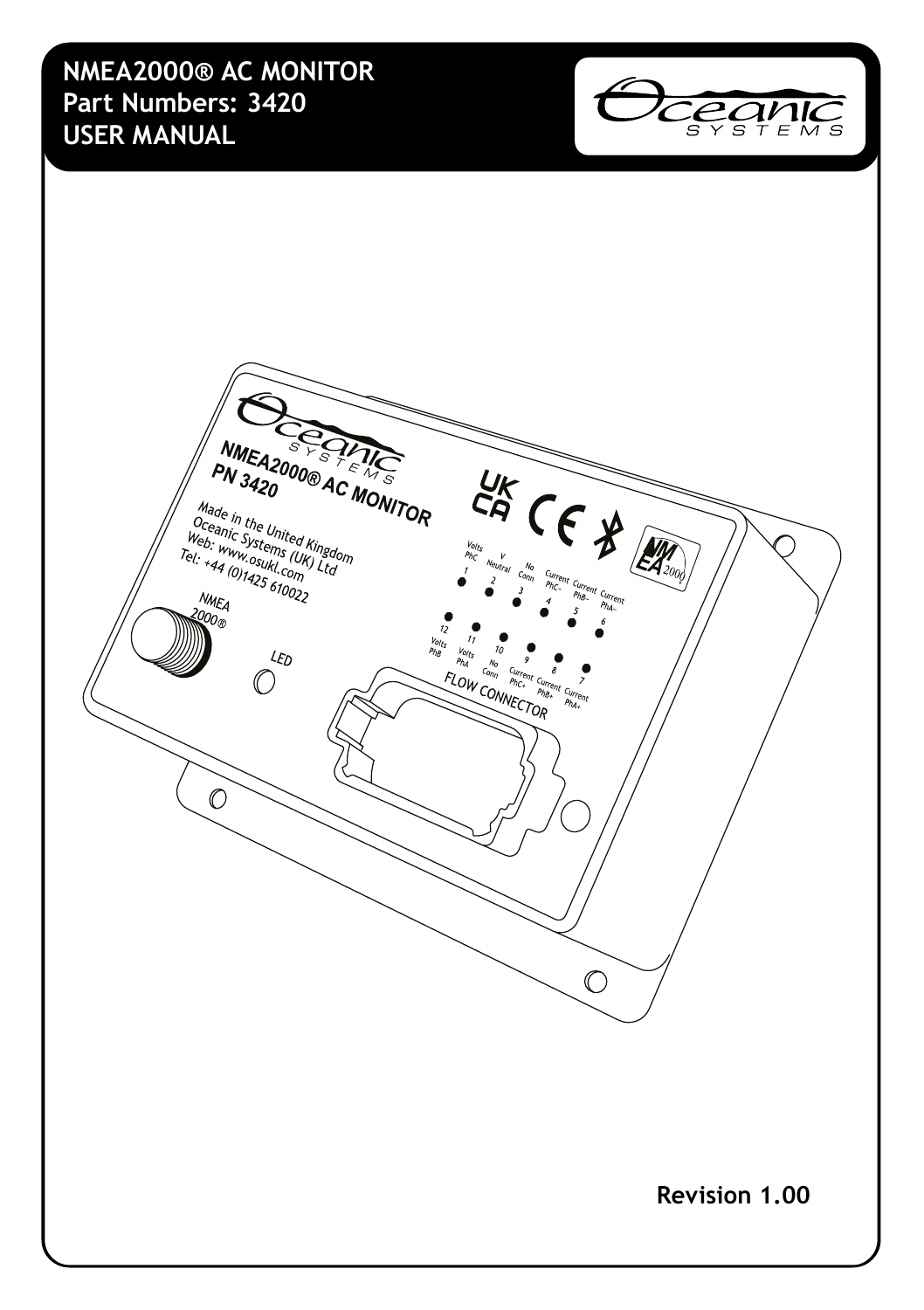| 2.3 Connecting the NMEA2000 Cable 3              |  |
|--------------------------------------------------|--|
| 2.4 Connecting the Voltage & Current Transformer |  |
| Input Cables to Deutsch Connector 4              |  |
| 2.5 Deutsch Connector Pinout 4                   |  |
|                                                  |  |
|                                                  |  |
|                                                  |  |
| 3.3 NMEA2000® Parameter Group                    |  |
|                                                  |  |
|                                                  |  |
|                                                  |  |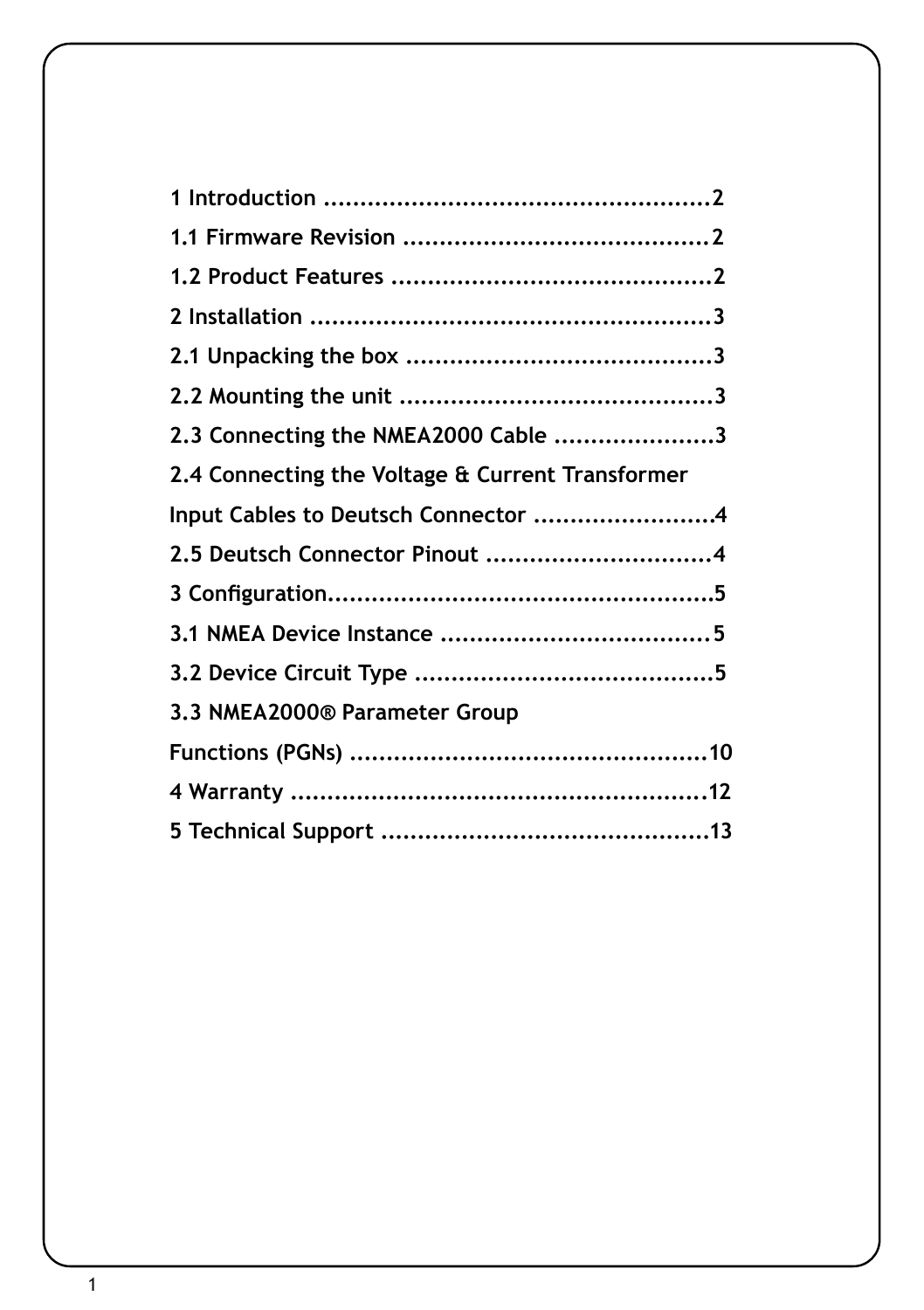## **1 INTRODUCTION**

The Oceanic Systems NMEA2000® 3420 AC Monitor is designed to monitor any AC source including single-phase (phase A), two-phase (phase A, B), three-phase (phase A, B, C) and splitphase (phase A, B). This unit is designed to operate in a protected marine environment such as an engine room. It is very important that it is installed and set up correctly according to this manual. Please read and follow the installation and setup instructions carefully to achieve the best results.

### **1.1 FIRMWARE REVISION**

The information in this manual corresponds to firmware revision 1.00

### **1.2 PRODUCT FEATURES**

The NMEA2000® 3420 AC Monitor has the following features:

- Inputs for AC Voltage (300 VAC MAX)
- Inputs for 200 Amp AC Current Transformers
- User Settable Circuit Type
- Heartbeat LED Confirming NMEA Transmission
- NMEA2000® Micro-C Interface Plug
- Robust environmentally protected enclosure and connections
- The unit reports, AC Voltage, Current, Frequency, Power
- The unit reports all measurements with 1% Accuracy.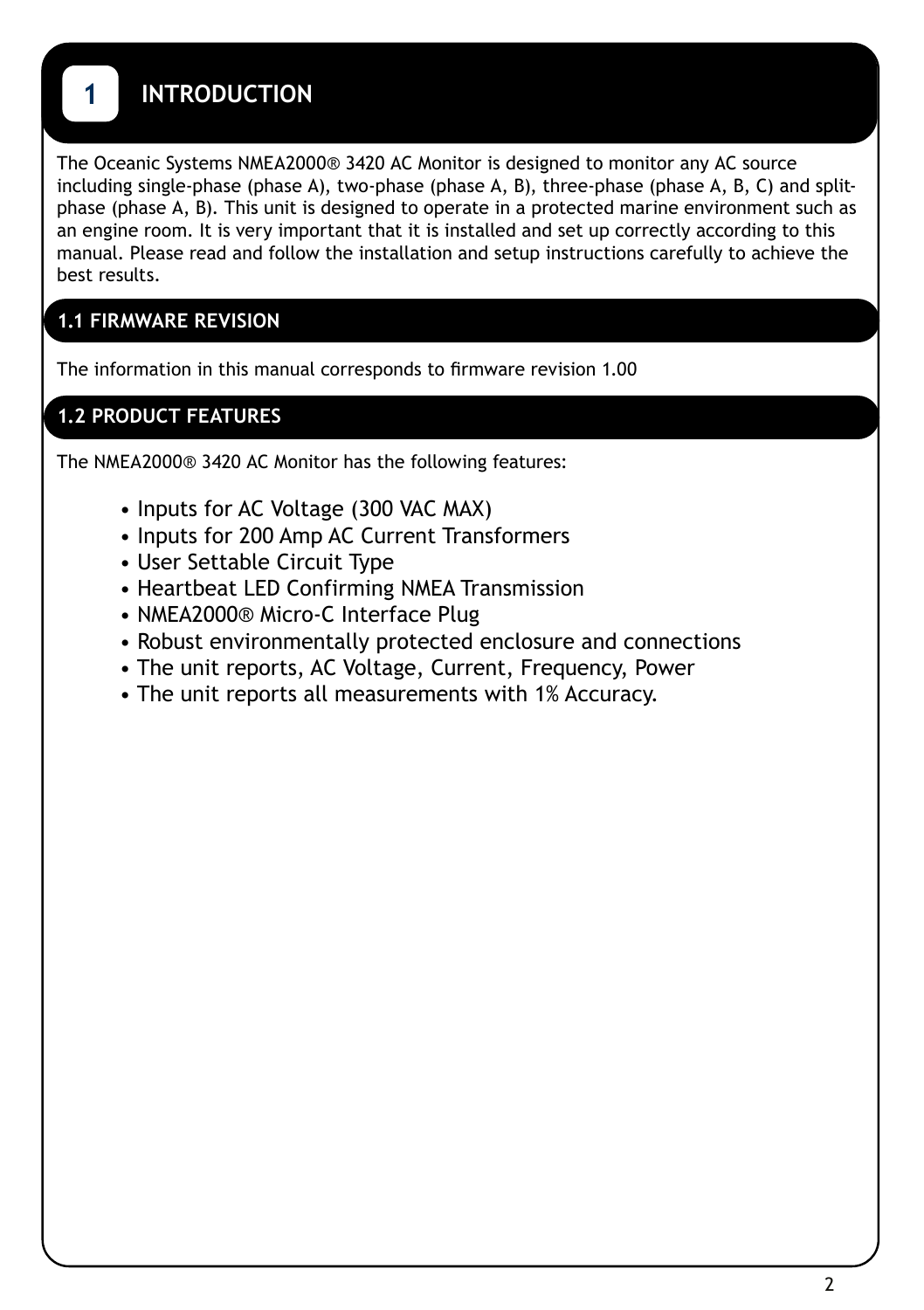#### **2.1 UNPACKING THE BOX**

You will find the following items in the shipping box:

1 x 3420 AC Monitor

1 x 3420 User Manual (This document)

- 1 x 3423 200 Amp AC Current Transformer
- 1 x Deutsch Connector and Crimps Pack

### **2.2 MOUNTING THE UNIT**

The unit should be mounted to a flat surface using 4 M4 mounting screws. The unit dimensions and mounting hole locations are shown on the following drawing.



Note: Whilst the unit is designed to be water resistant, it should be mounted away from sources of condensation and moisture

4.50

### **2.3 CONNECTING THE NMEA2000® CABLE**

The unit is connected to the NMEA2000® network by the 5-way micro-C socket on the front. Carefully attach the plug of the network drop cable to this socket and tighten by hand until it is fully seated. Take care to match the orientation of the pip inside the socket to the recess inside the drop cable plug. The other end of the drop cable should be connected to a suitable Tee connector on the NMEA2000 network backbone cable.

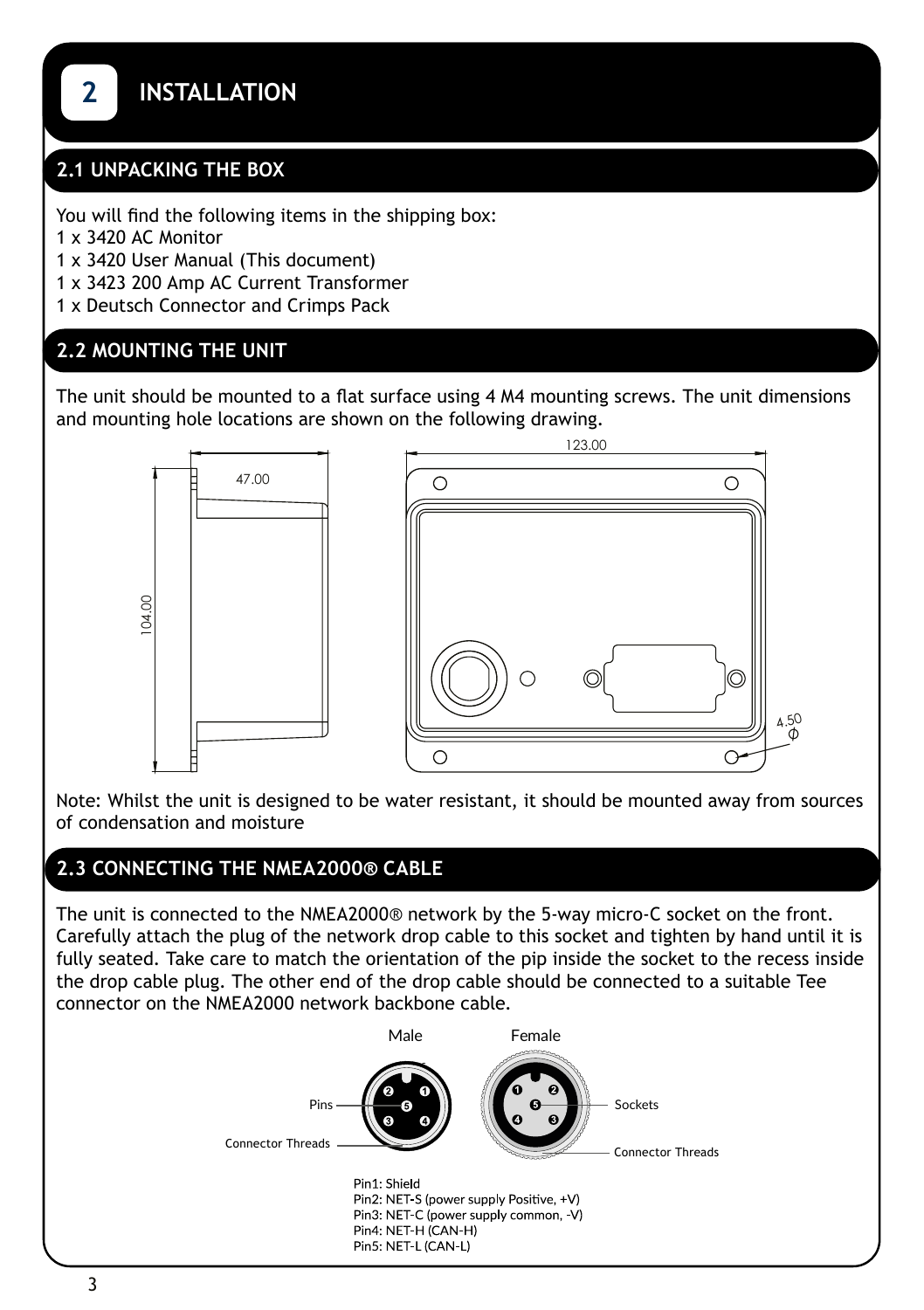#### **2.4 CONNECTING THE VOLTAGE & CURRENT TRANSFORMER INPUT CABLES TO THE DEUTSCH CONNECTOR**

#### **WARNING: RISK OF ELECTRIC SHOCK**

This device contains potentially hazardous voltages. Ensure that power is removed from all AC circuits that will be connected to the AC monitor. Do not attempt to disassemble the device. This device contains no user serviceable parts. Connecting the AC monitor must be performed by **QUALIFIED ELECTRICAL ENGINEER ONLY.**

The cables from the power-source are connected to the AC Monitor using a DT15-12PA Deutsch Connector. Each wire should be stripped and crimped with matching socket crimps (PN: 5099 Male Deutsch Adaptor Kit). Connections to a mating Deutsch socket housing should be made as in the following table:

### **2.5 DEUTSCH CONNECTOR PINOUT**



| Terminal 1  | Voltage Phase C Line          |
|-------------|-------------------------------|
| Terminal 2  | Neutral                       |
| Terminal 3  | No Connection                 |
| Terminal 4  | Current Transformer Phase C - |
| Terminal 5  | Current Transformer Phase B - |
| Terminal 6  | Current Transformer Phase A - |
| Terminal 7  | Current Transformer Phase A + |
| Terminal 8  | Current Transformer Phase B + |
| Terminal 9  | Current Transformer Phase C + |
| Terminal 10 | No Connection                 |
| Terminal 11 | Voltage Phase A Line          |
| Terminal 12 | Voltage Phase B Line          |

**WARNING: Unit must be installed by a qualified electrical engineer. Incorrect connections may result in damage to the unit, PERSONAL INJURY or DEATH.**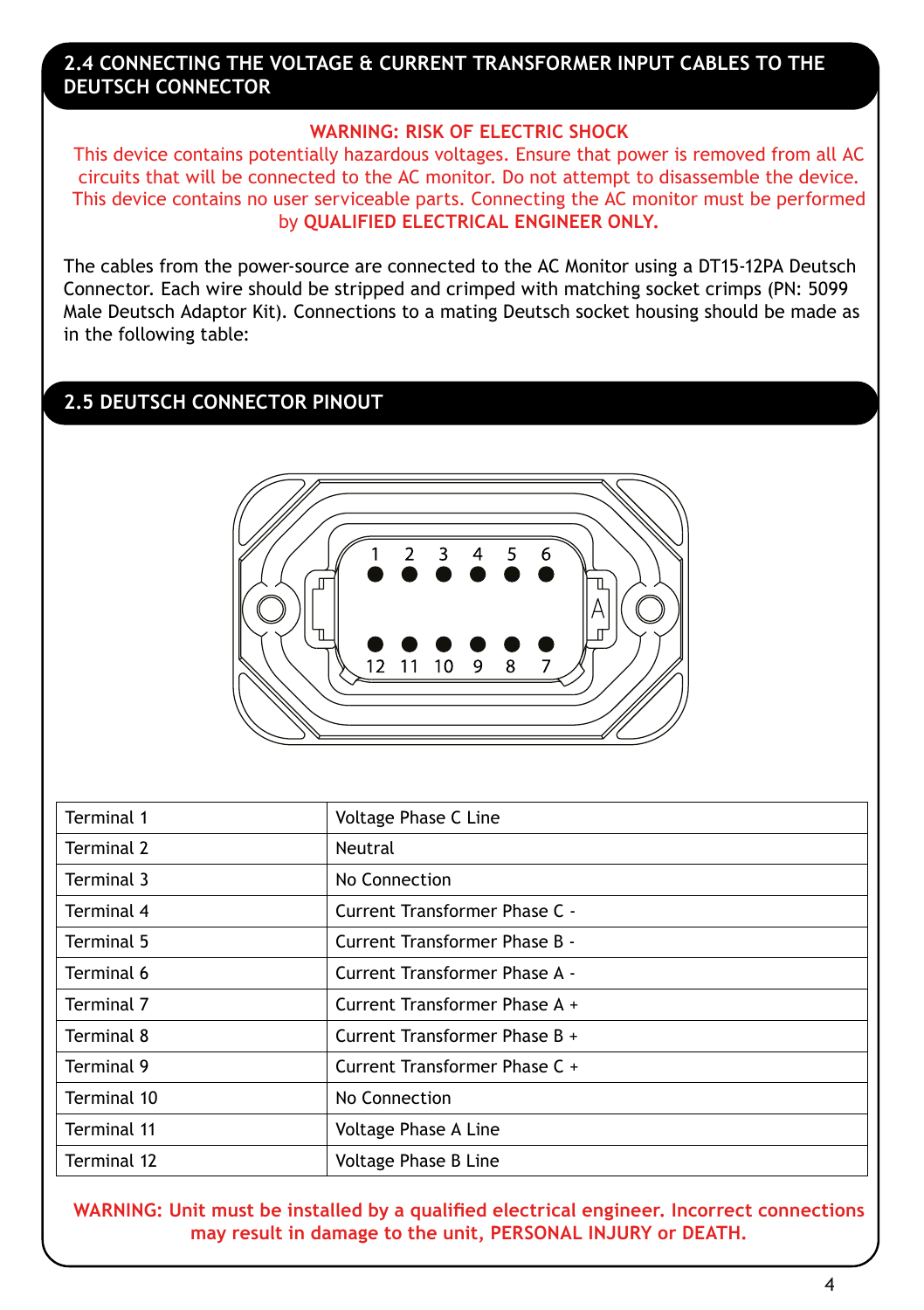## **3 CONFIGURATION**

Before using the 3420 for the first time, it needs to be configured with a suitable Oceanic Systems Display Unit, or our Monex PC Software. The 3420 can be pre-configured when ordering direct from Oceanic Systems – please state the required mode and instance when purchasing. The following items can be configured on the 3420:

Attributing the device can be configured using the xxxx configurement unit. Which can then be connected to the interface. Please contact Oceanic Systems for further details

### **3.1 NMEA DEVICE INSTANCE**

You can select a unique device instance up to 254. The data instance will match the device instance. Data instances and device instances must be unique on a network to avoid data conflicts.

### **3.2 DEVICE CIRCUIT TYPE**

The 3420 AC Monitor can be configured to operate in 1 of 4 modes.

| Phase Mode | AC Circuit Type    |
|------------|--------------------|
|            | Single Phase       |
|            | Two Phase          |
|            | <b>Three Phase</b> |
|            | <b>Split Phase</b> |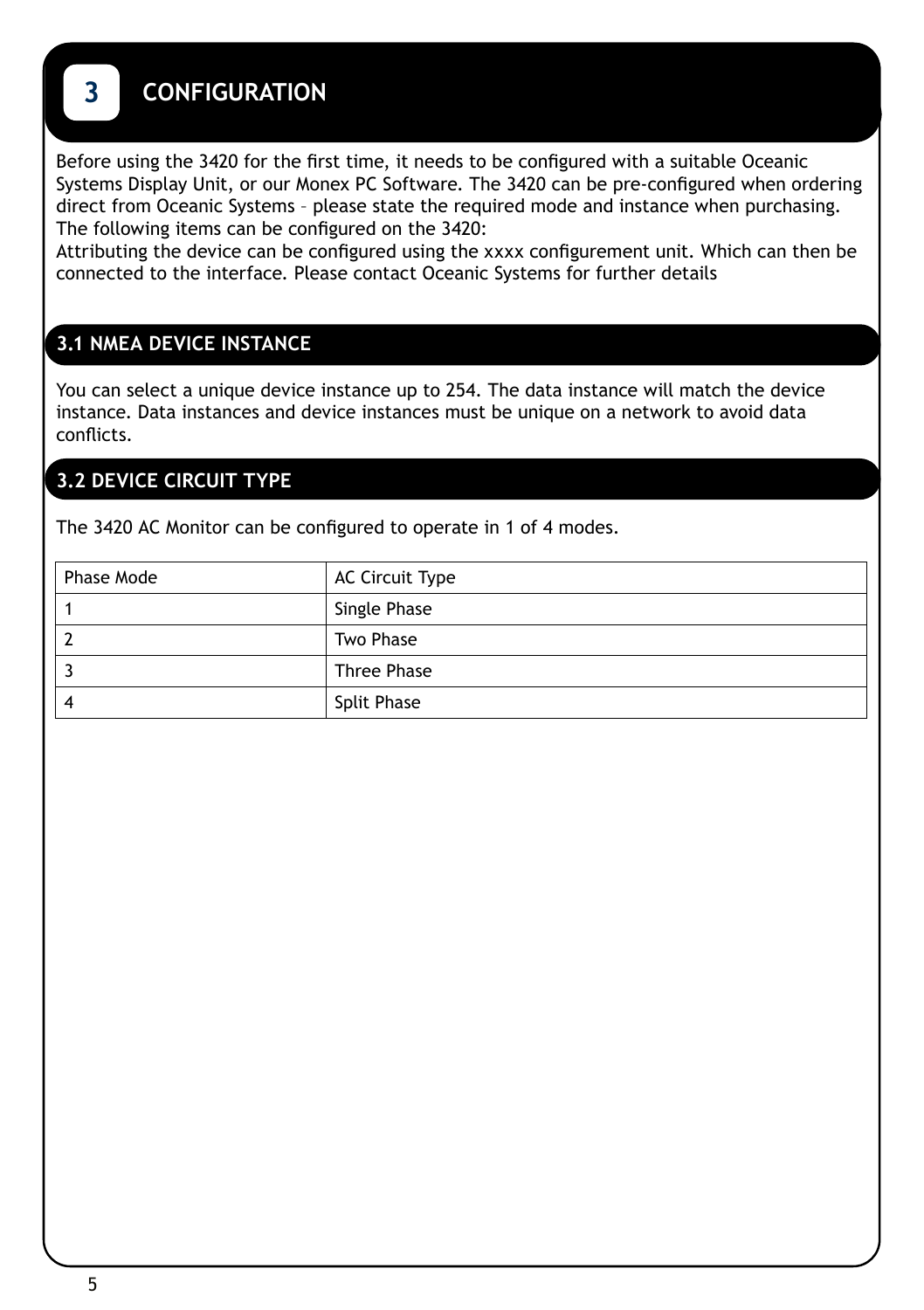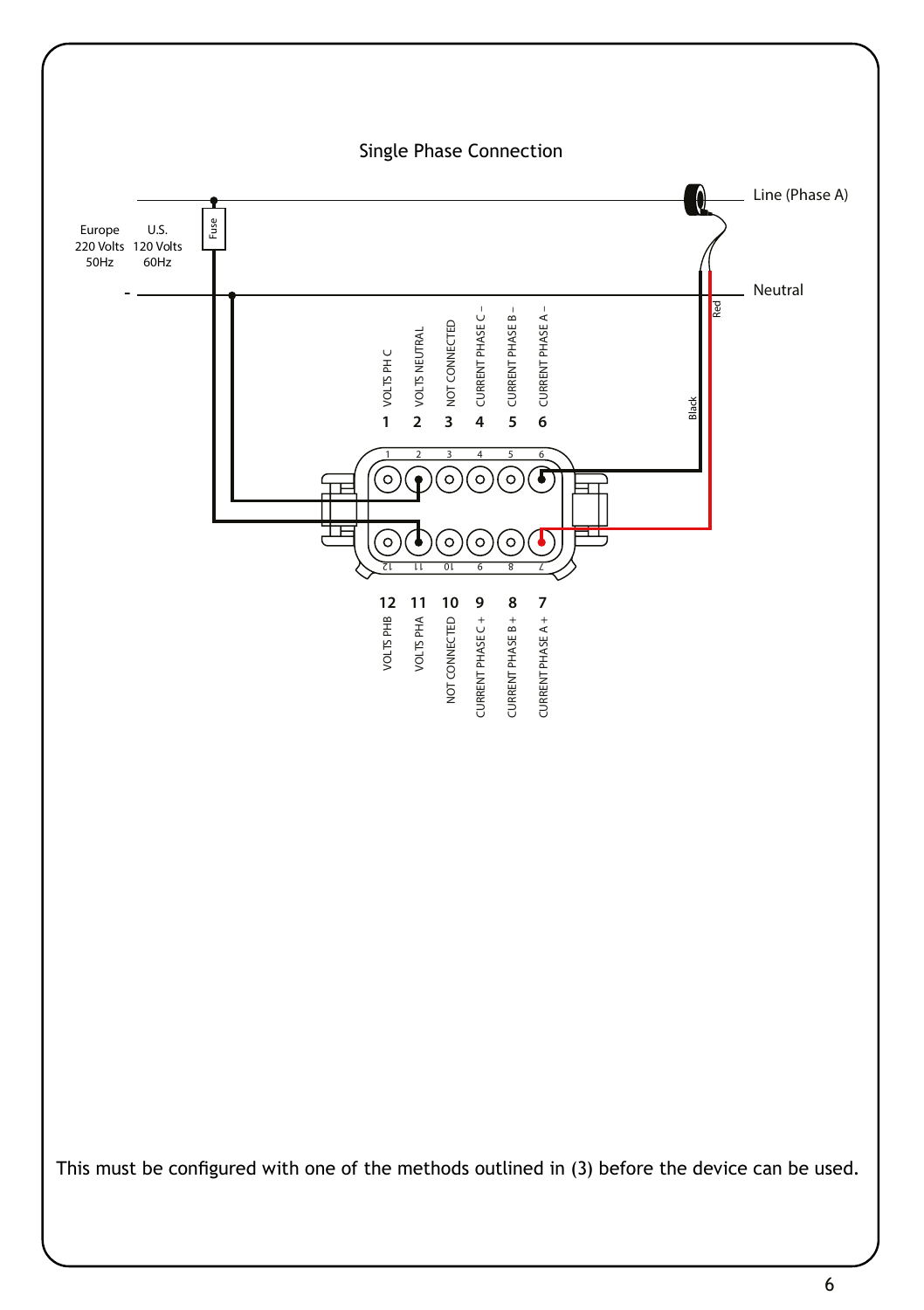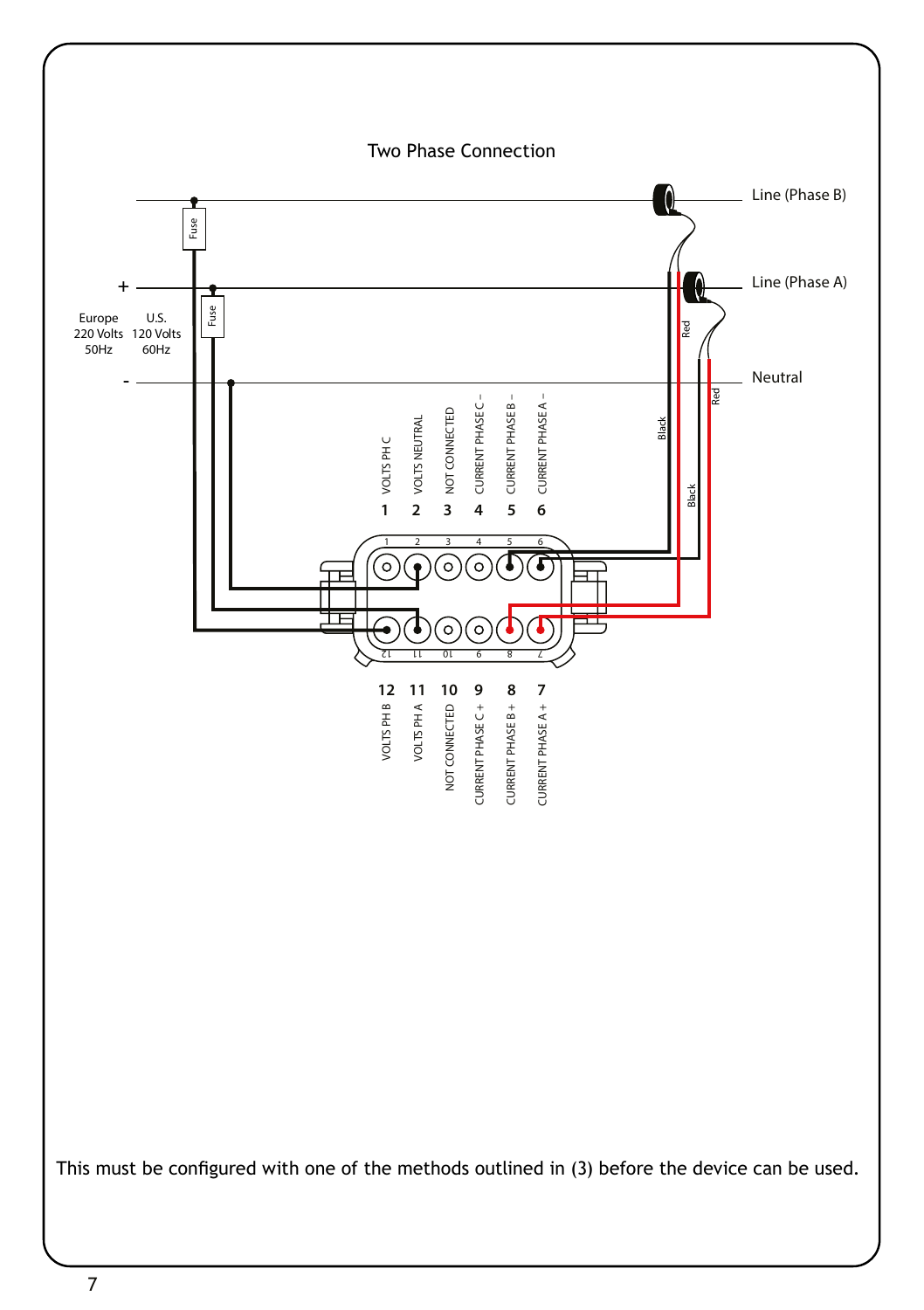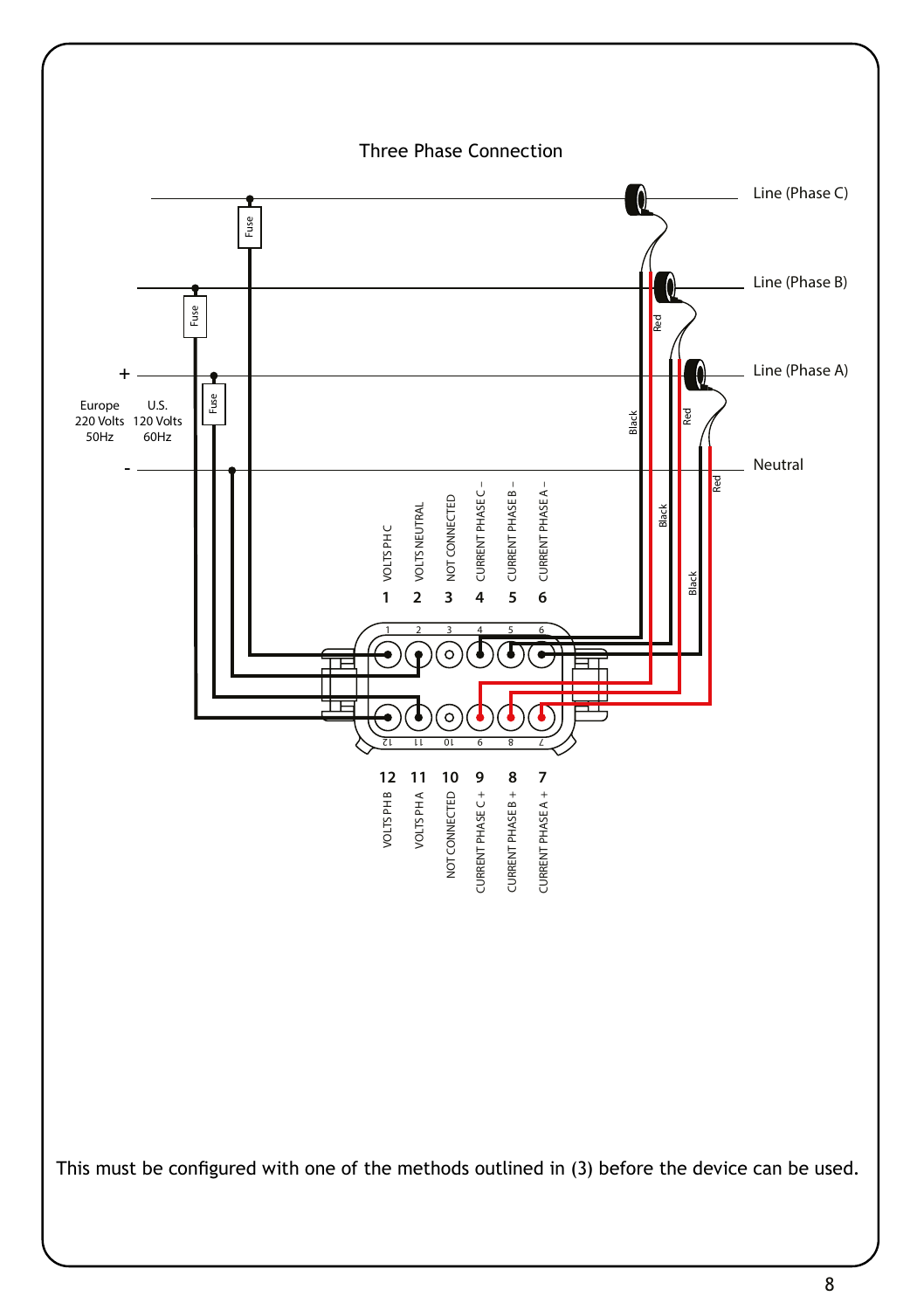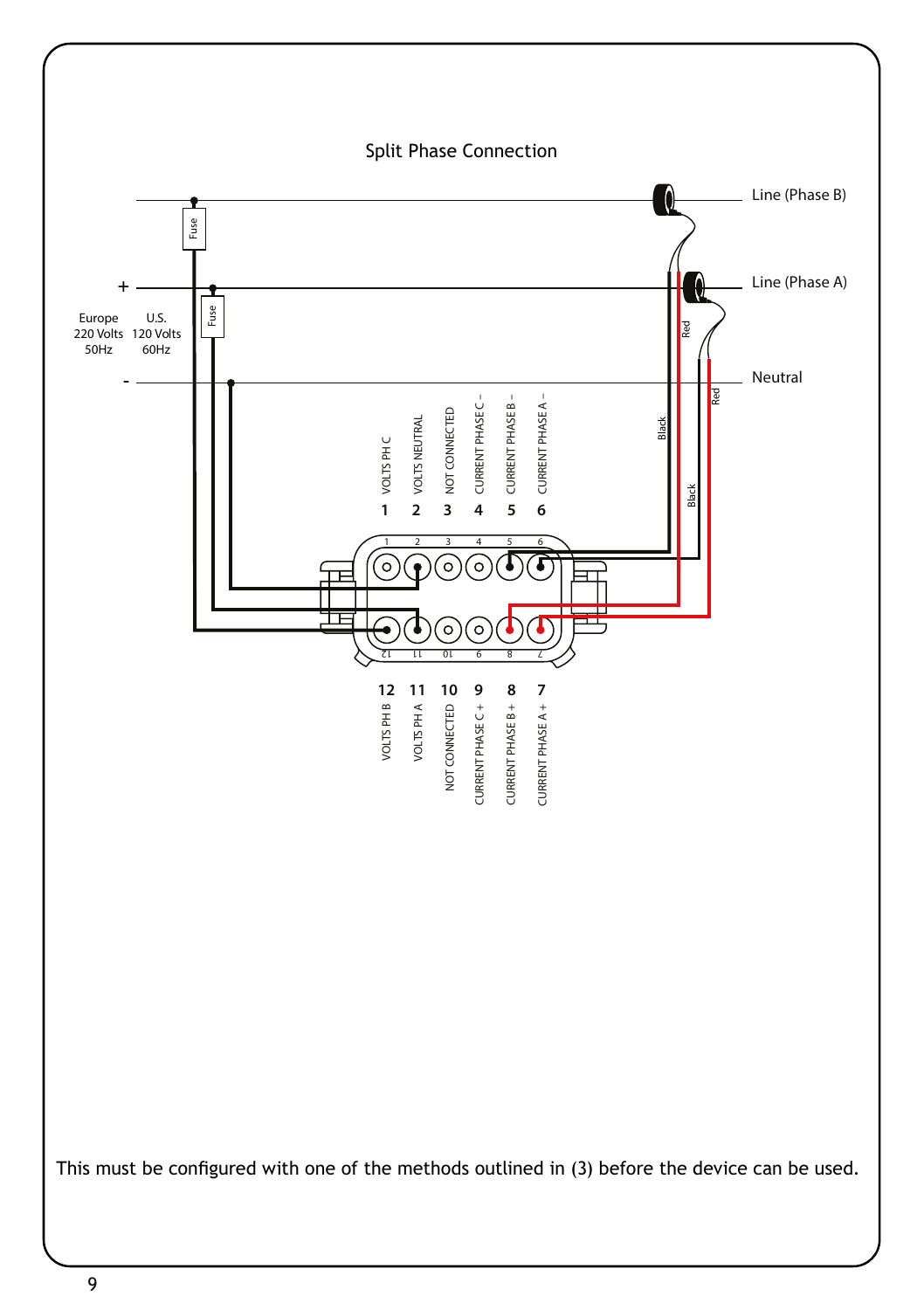### **3.3 NMEA2000® Parameter Group Numbers (PGNs)**

| <b>Type</b> | <b>PGN No</b>     | <b>PGN Name</b>                  |
|-------------|-------------------|----------------------------------|
| Monitor     | <b>PGN 127744</b> | AC Power / Current - Phase A     |
|             | <b>PGN 127745</b> | AC Power / Current - Phase B     |
|             | <b>PGN 127746</b> | AC Power / Current - Phase C     |
|             | <b>PGN 127747</b> | AC Voltage / Frequency - Phase A |
|             | <b>PGN 127748</b> | AC Voltage / Frequency - Phase B |
|             | <b>PGN 127749</b> | AC Voltage / Frequency - Phase C |
|             |                   |                                  |
| Protocol    | PGN126464         | Tx/Rx PGN List                   |
|             | PGN126996         | <b>Product Information</b>       |
|             | PGN126998         | Configuration Information        |
|             | PGN059392         | ISO Acknowledgment               |
|             | PGN059904         | <b>ISO Request</b>               |
|             | PGN060928         | <b>ISO Address Claim</b>         |
|             | PGN126208         | Command/Request Group            |
|             | PGN126993         | <b>Transmit Heartbeat</b>        |

Note: The "Line to Line" voltage values on PGN's PGN127747, PGN127748 and PGN127749 are calculated from the "Line to Neutral" voltage.

Note: The frequency values on PGNs PGN127747, PGN127748 and PGN127749 are measured from the voltage lines when in range of 40Hz – 70Hz, if the frequency sways outside this range the frequency will be transmitted as 49.9Hz.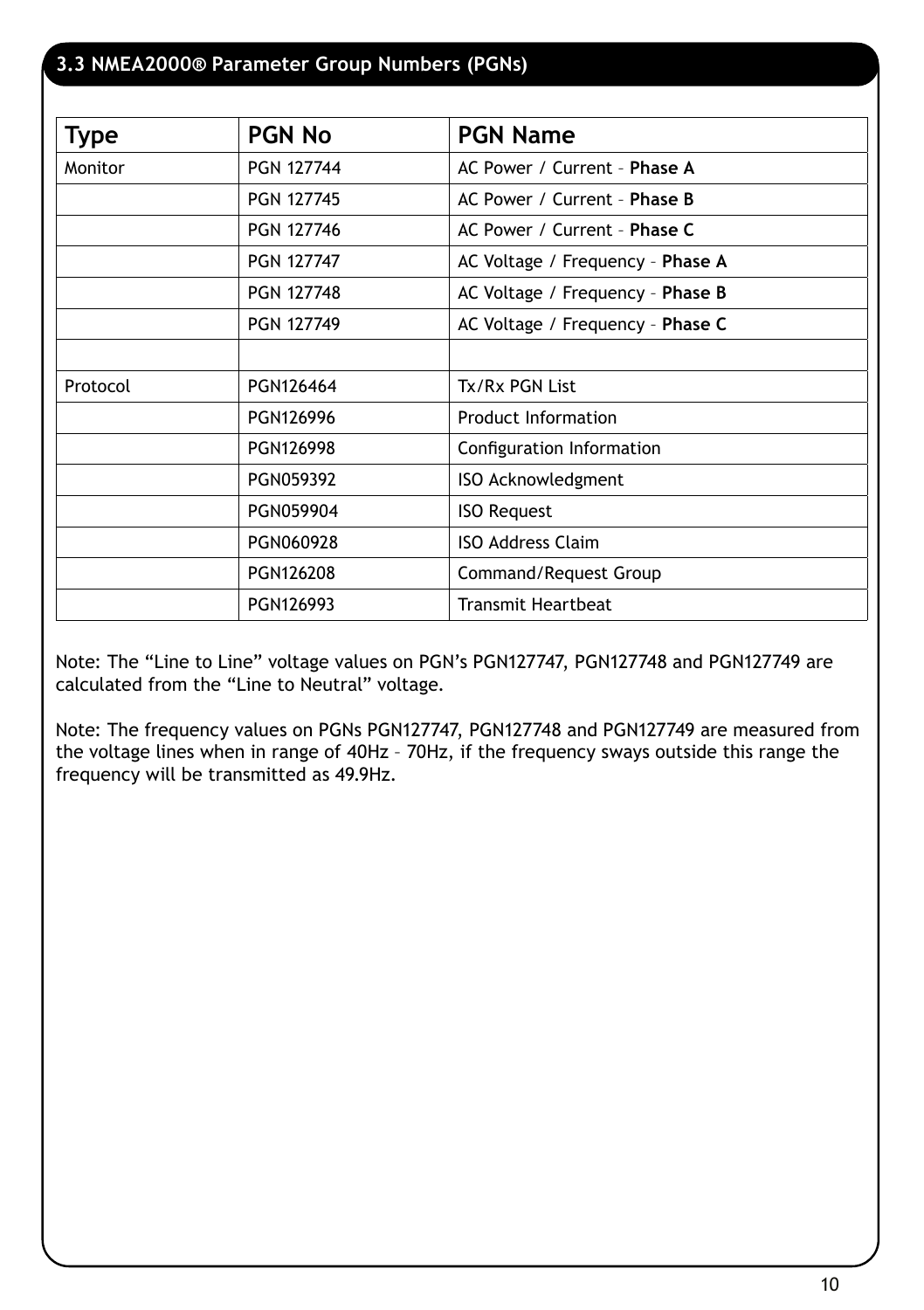# **Design Standards**

| Parameter                            | Comment                       |
|--------------------------------------|-------------------------------|
| NMEA2000®                            | Level B                       |
| Maritime Nav and RadioComm Equipment | IEC60945                      |
| CE and FCC                           | Electromagnetic Compatibility |

# **Electrical and Mechanical**

| <b>Parameter</b>                  | Value         | Comment           |
|-----------------------------------|---------------|-------------------|
| <b>Operating Voltage</b>          | 9 to 28 Volts | DC Voltage        |
| <b>Power Consumption</b>          | $30m$ A       | Average Operating |
| Load Equivalence Number           | 1             | LEN               |
| <b>Reverse Battery Protection</b> | Yes           | Indefinately      |
| Load Dump Protection              | Yes           | <b>SAE J1113</b>  |
| Size                              | mm            | 123 x 104 x 47    |
| Weight                            | gr            | 350               |

# **Environmental**

| <b>Parameter</b>             | Value                                                                   |
|------------------------------|-------------------------------------------------------------------------|
| IEC 60954 Classification     | Protected                                                               |
| Degree of Protection         | IP64                                                                    |
| <b>Operating Temperature</b> | -25 $^{\circ}$ C to 50 $^{\circ}$ C                                     |
| Storage Temperature          | -40°C to 70°C                                                           |
| <b>Relative Humidity</b>     | 93%RH @40° per IEC60945-8.2                                             |
| Vibration                    | 2-13.2Hz @ ±1mm, 13.2-100Hz @ 7m/s2 per IEC 60945-8.7                   |
| Electromagnetic Emission     | Conducted and Radiated Emission per IEC 60945-9                         |
| Electromagnetic Immunity     | Conducted, Radiated, Supply, and ESD per IEC 60945-9                    |
| <b>Safety Precautions</b>    | Dangerous Voltage, Electromagnetic Radio Frequency per IEC 60945-<br>12 |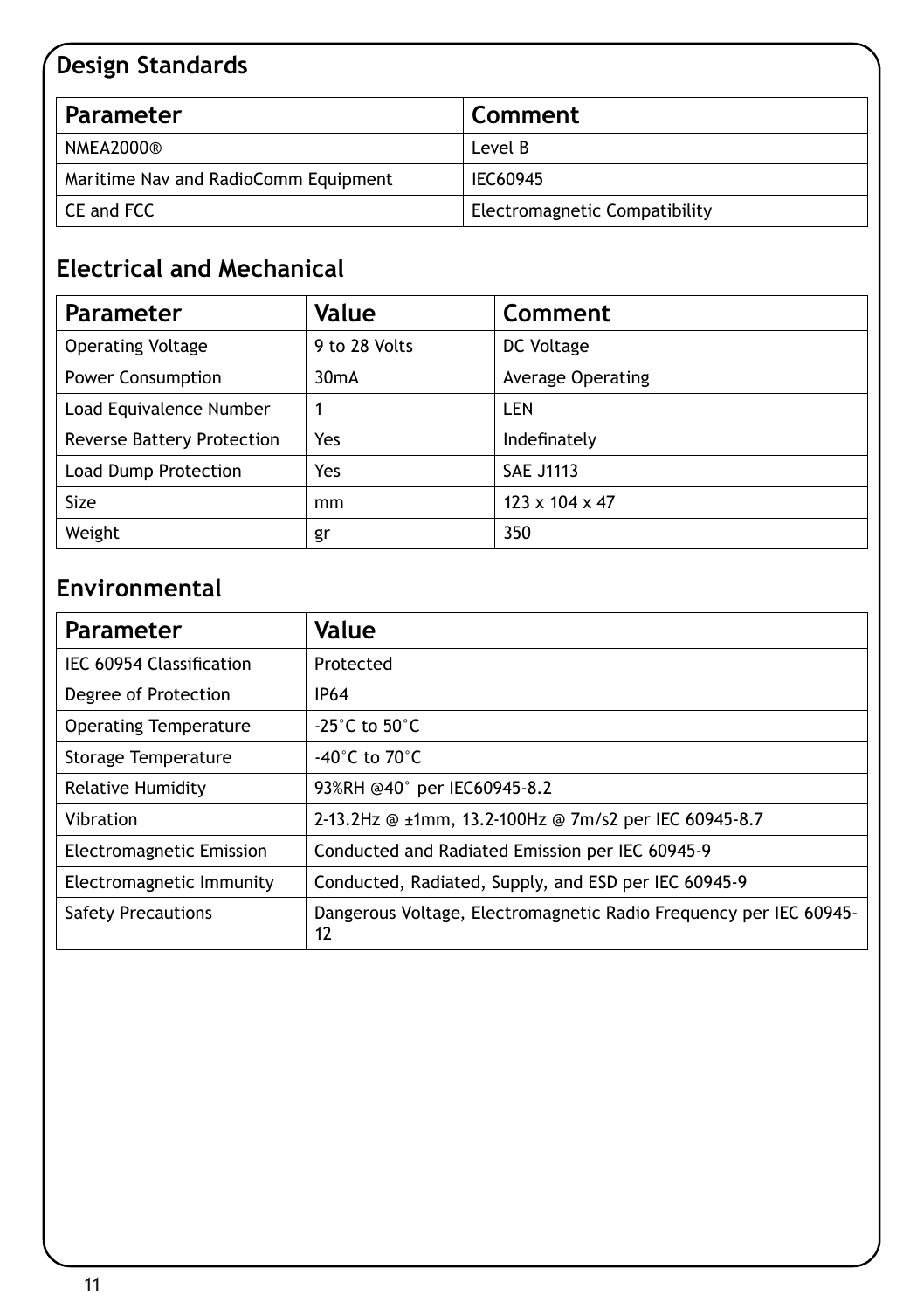Oceanic Systems warrants this product to be free from defects in materials and workmanship for one year from the date of original purchase. If within the applicable period any such products shall be proved to Oceanic Systems satisfaction to fail to meet the above limited warranty, such products shall be repaired or replaced at Oceanic Systems option. Purchaser's exclusive remedy and Oceanic Systems sole obligation hereunder, provided product is returned pursuant to the return requirements below, shall be limited to the repair or replacement, at Oceanic Systems option, of any product not meeting the above limited warranty and which is returned to Oceanic Systems; or if Oceanic Systems is unable to deliver a replacement that is free from defects in materials or workmanship, Purchaser's payment for such product will be refunded. Oceanic Systems assumes no liability whatsoever for expenses of removing any defective product or part, or for installing the repaired product or part or a replacement therefore or for any loss or damage to equipment in connection with which Oceanic Systems products or parts shall be used. The foregoing warranties shall not apply with respect to products subjected to negligence, misuse, misapplication, accident, damages by circumstances beyond Oceanic Systems control, to improper installation, operation, maintenance, or storage, or to other than normal use or service.

THE FOREGOING WARRANTIES ARE EXPRESSLY IN LIEU OF AND EXCLUDES ALL OTHER EXPRESS OR IMPLIED WARRANTIES, INCLUDING BUT NOT LIMITED TO THE IMPLIED WARRANTIES OF MERCHANTABILITY AND OF FITNESS FOR A PARTICULAR PURPOSE.

Statements made by any person, including representatives of Oceanic Systems, which are inconsistent or in conflict with the terms of this Limited Warranty, shall not be binding upon Oceanic Systems unless reduced to writing and approved by an officer of Oceanic Systems.

IN NO CASE WILL OCEANIC SYSTEMS BE LIABLE FOR INCIDENTAL OR CONSEQUENTIAL DAMAGES, DAMAGES FOR LOSS OF USE, LOSS OF ANTICIPATED PROFITS OR SAVINGS, OR ANY OTHER LOSS INCURRED BECAUSE OF INTERRUPTION OF SERVICE. IN NO EVENT SHALL OCEANIC SYSTEMS AGGREGATE LIABILITY EXCEED THE PURCHASE PRICE OF THE PRODUCT(S) INVOLVED. OCEANIC SYSTEMS SHALL NOT BE SUBJECT TO ANY OTHER OBLIGATIONS OR LIABILITIES, WHETHER ARISING OUT OF BREACH OF CONTRACT OR WARRANTY, TORT (INCLUDING NEGLIGENCE), OR OTHER THEORIES OF LAW WITH RESPECT TO PRODUCTS SOLD OR SERVICES RENDERED BY OCEANIC SYSTEMS, OR ANY UNDERTAKINGS, ACTS OR OMISSIONS RELATING THERETO.

Oceanic Systems does not warrant that the functions contained in any software programs or products will meet purchaser's requirements or that the operation of the software programs or products will be uninterrupted or error free. Purchaser assumes responsibility for the selection of the software programs or products to achieve the intended results, and for the installation, use and results obtained from said programs or products. No specifications, samples, descriptions, or illustrations provided by Oceanic Systems to Purchaser, whether directly, in trade literature, brochures or other documentation shall be construed as warranties of any kind, and any failure to conform to such specifications, samples, descriptions, or illustrations shall not constitute any breach of Oceanic Systems limited warranty.

### **WARRANTY RETURN PROCEDURE**

To apply for warranty claims, contact Oceanic Systems or one of its dealers to describe the problem and determine the appropriate course of action. If a return is necessary, place the product in its original packaging together with proof of purchase and send to an Authorized Oceanic Systems Service Location. You are responsible for all shipping and insurance charges. Oceanic Systems will return the replaced or repaired product with all shipping and handling prepaid except for requests requiring expedited shipping (i.e. overnight shipments). Failure to follow this warranty return procedure could result in the product's warranty becoming null and void.

Oceanic Systems reserves the right to modify or replace, at its sole discretion, without prior notification, the warranty listed above.